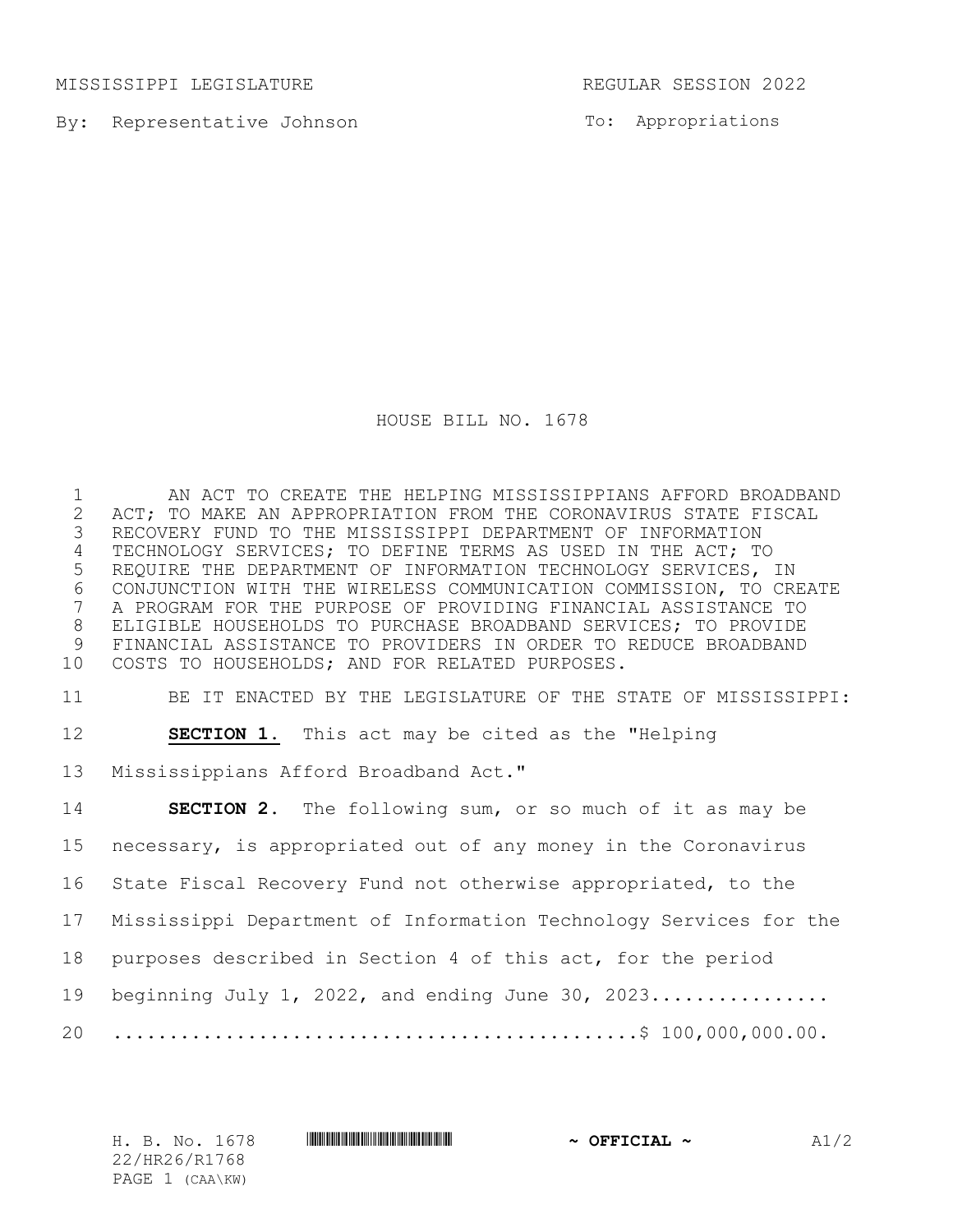**SECTION 3.** As used in this act, the following words shall have the meanings ascribed herein unless the context clearly requires otherwise:

 (a) "Commission" means Wireless Communication Commission.

 (b) "Department" means Department of Information Technology Services.

 (c) "Provider" means a broadband Internet access service provider, including any telecommunications company, cable television company, or wireless network provider that provides broadband Internet access service.

 (d) "Eligible households" are defined as those households that have already been approved to receive the federal Emergency Broadband Benefit (EBB) or the federal Affordable Connectivity Program (ACP) benefit.

 **SECTION 4.** (1) Using the funds appropriated under Section 2 of this act, the department in conjunction with the commission shall create a program for the purpose of providing financial assistance to eligible households to purchase broadband services. An amount not to exceed Fifteen Dollars (\$15.00) per month per household shall be paid directly to providers to reduce broadband costs for households. Either a provider or a household may apply for the benefit.

 (2) The department, in conjunction with the commission shall appoint an ombudsman to monitor the program created in this

| H. B. No. 1678  | $\sim$ OFFICIAL $\sim$ |
|-----------------|------------------------|
| 22/HR26/R1768   |                        |
| PAGE 2 (CAA\KW) |                        |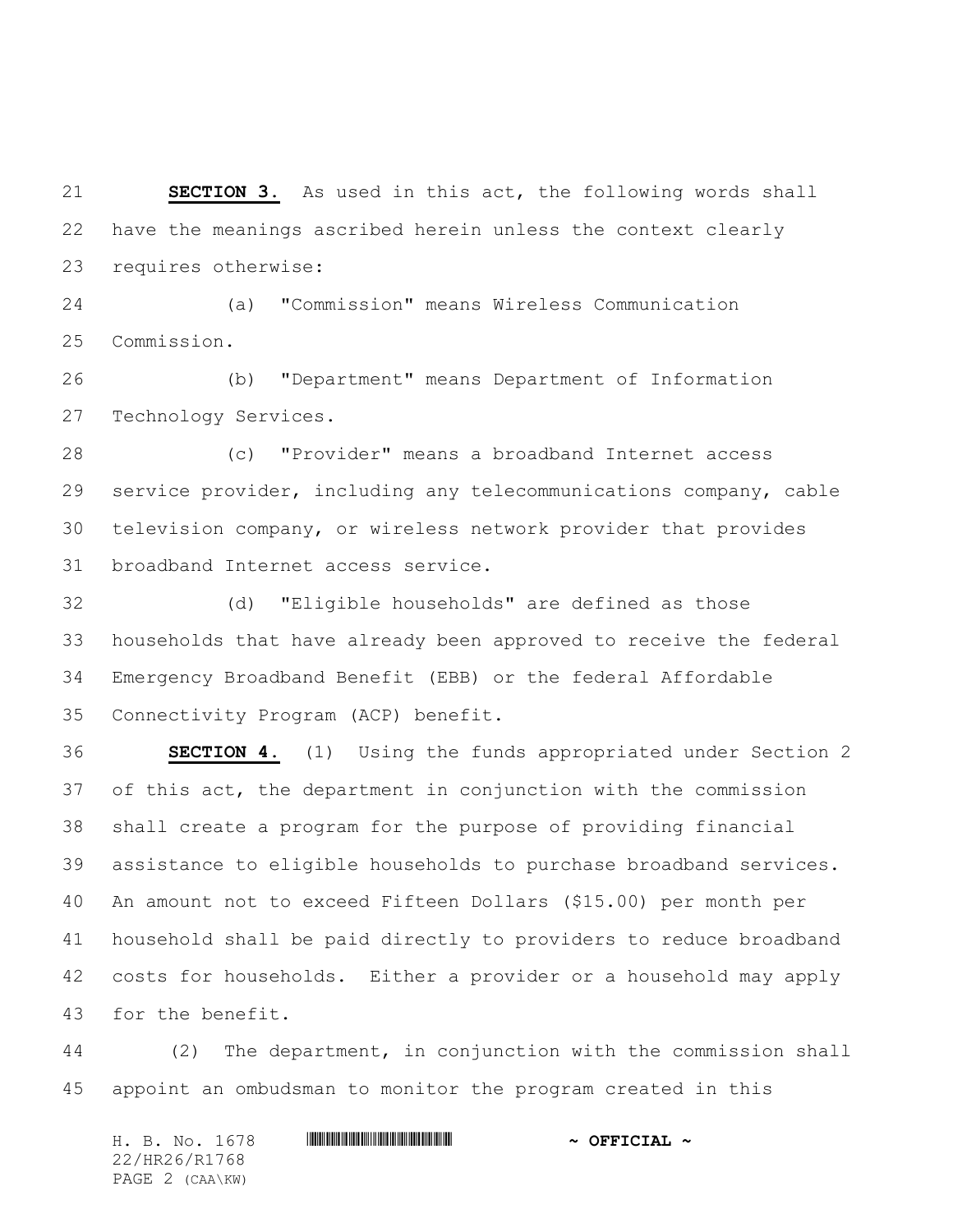section. The ombudsman shall advocate for those eligible to receive the financial assistance and shall work to ensure the financial assistance reaches the underserved communities that need it most.

 **SECTION 5.** The department shall not disburse any funds appropriated under this act to any recipient without first: (a) making an individualized determination that the reimbursement sought is, in the department's independent judgment, for necessary expenditures eligible under Section 602 of the federal Social Security Act as added by Section 9901 of the federal American Rescue Plan Act of 2021 (ARPA) and its implementing guidelines, guidance, rules, regulations and/or other criteria, as may be amended or supplemented from time to time, by the United States Department of the Treasury; and (b) determining that the recipient has not received and will not receive reimbursement for the expense in question from any source of funds, including insurance proceeds, other than those funds provided under Section 602 of the federal Social Security Act as added by Section 9901 of (ARPA). In addition, the department shall ensure that all funds appropriated under this act are disbursed in compliance with the Single Audit Act (31 USC Sections 7501-7507) and the related provisions of the Uniform Guidance, 2 CFR Section 200.303 regarding internal controls, Sections 200.330 through 200.332 regarding sub-recipient monitoring and management, and subpart F regarding audit requirements.

22/HR26/R1768 PAGE 3 (CAA\KW)

## H. B. No. 1678 \*HR26/R1768\* **~ OFFICIAL ~**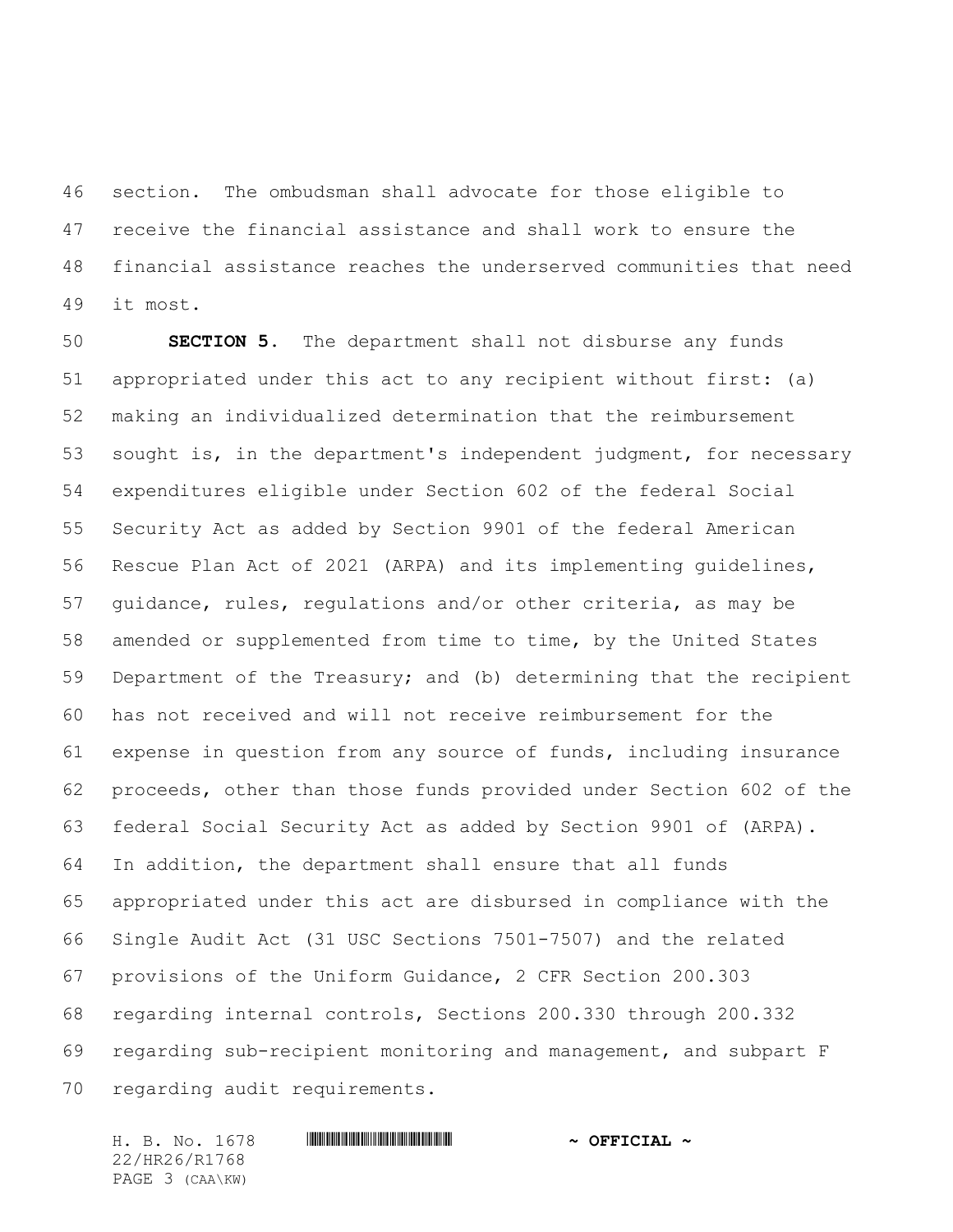**SECTION 6.** (1) As a condition of receiving and expending the funds appropriated to the department under this act, the department shall certify to the Department of Finance and Administration that each expenditure of the funds appropriated to the department under this act complies with the guidelines, guidance, rules, regulations and/or other criteria, as may be amended from time to time, of the United States Department of the Treasury regarding the use of monies from the Coronavirus State Fiscal Recovery Fund established by the American Rescue Plan Act 223 of 2021.

 (2) If the Office of Inspector General of the United States Department of the Treasury, or the Office of Inspector General of any other federal agency having oversight over the use of monies from the Coronavirus State Fiscal Recovery Fund established by the American Rescue Plan Act of 2021 (a) determines that the department or recipient has expended or otherwise used any of the funds appropriated to the department under this act for any purpose that is not in compliance with the guidelines, guidance, 89 rules, regulations and/or other criteria, as may be amended from time to time, of the United States Department of the Treasury regarding the use of monies from the Coronavirus State Fiscal Recovery Fund established by the American Rescue Plan Act of 2021, and (b) the State of Mississippi is required to repay the federal government for any of those funds that the Office of the Inspector General determined were expended or otherwise used improperly by

22/HR26/R1768 PAGE 4 (CAA\KW)

H. B. No. 1678 \*HR26/R1768\* **~ OFFICIAL ~**